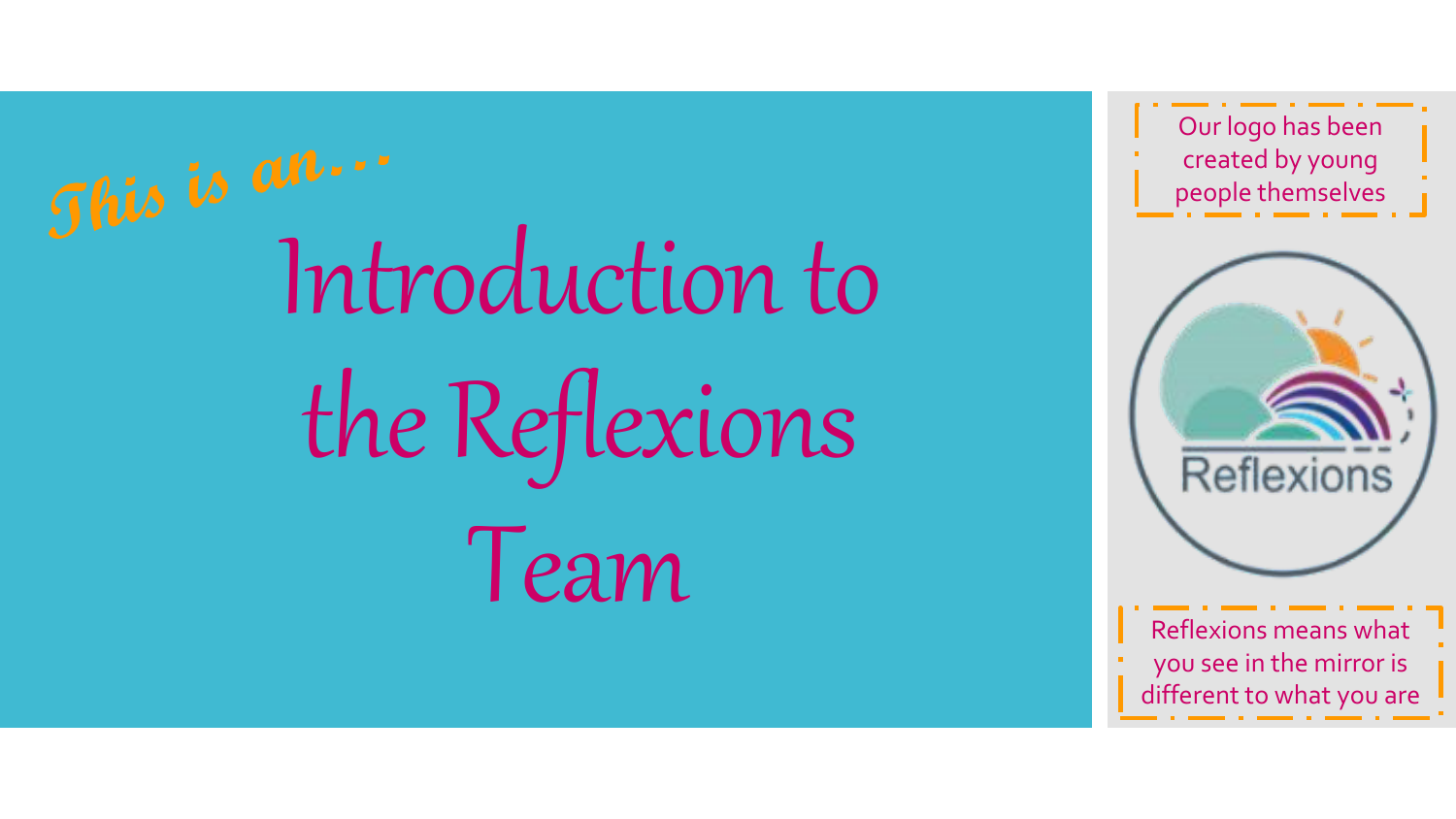## What is Reflexions?

We are a brand new mental health support We work with 13 team within Walsall schools across **Walsall** secondary and We support children and special school young people with common mental health problems



Offering support for children aged 5-17 years old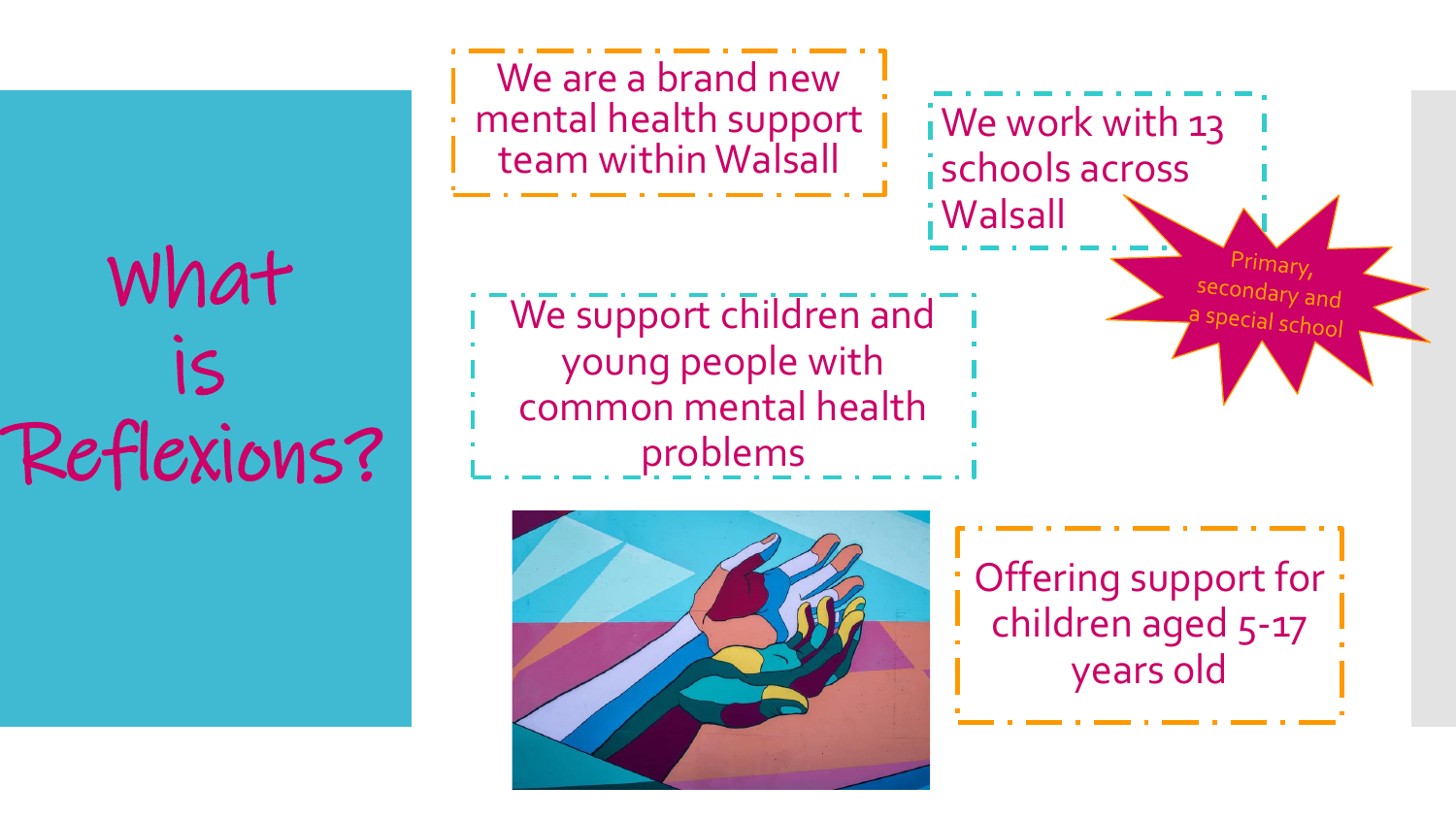Meet the team

- EMHPs for • Within the team, there are four Education Mental Health Practitioners.
- We offer school based support.
- The Education Mental Health Practitioner for your school is called Anu.
- In our team, we also have Tamara, Maria and Lyndsey.



short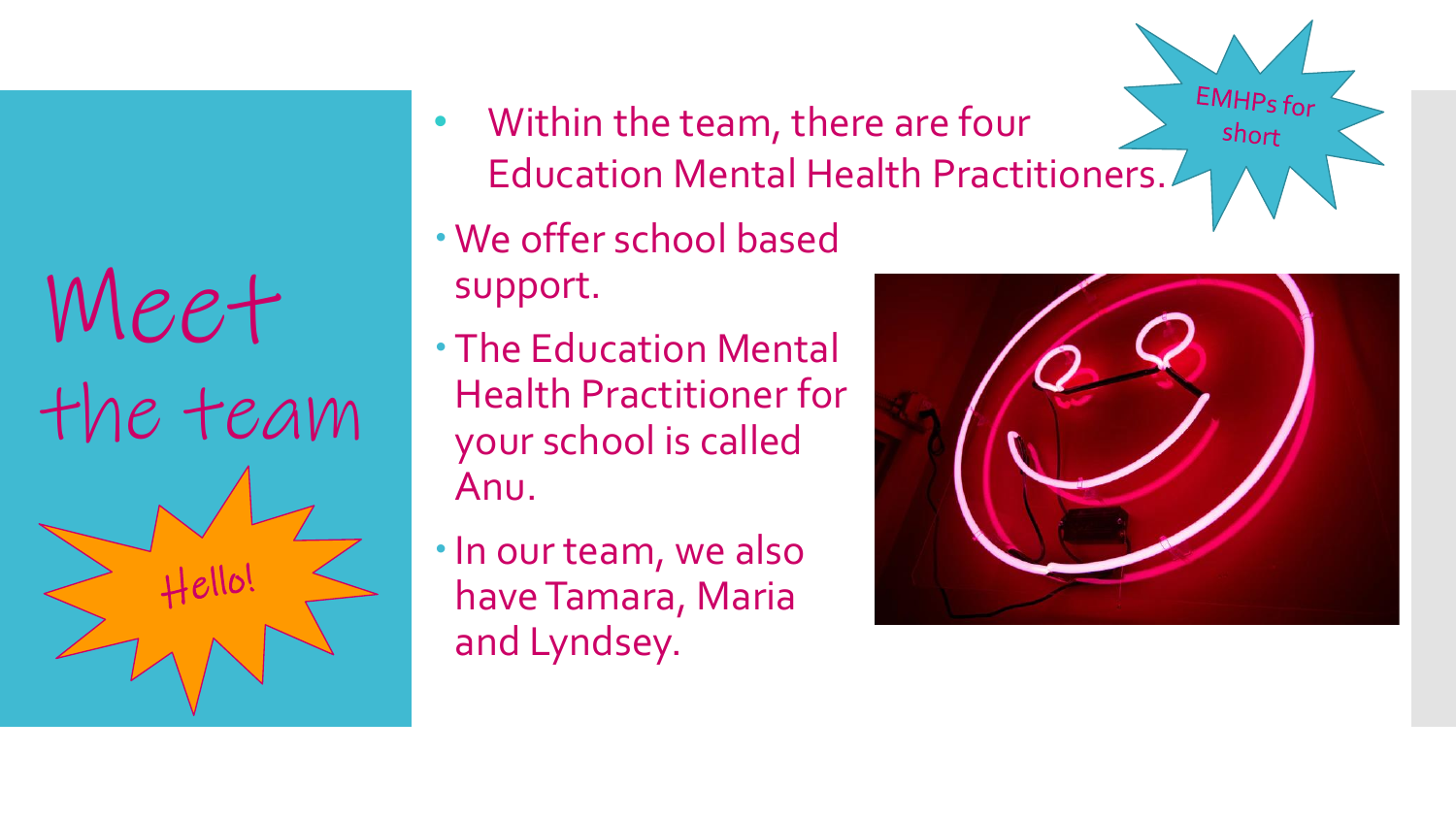## What do we do?

We provide support to children and young people by teaching them skills and strategies that they can use at home and in school.

We support parents and teachers, to feel empowered when support the children's Promoting mental health and wellbeing. positive mental health Our aim is early identification of common mental health problems.

We promote positive mental health and wellbeing.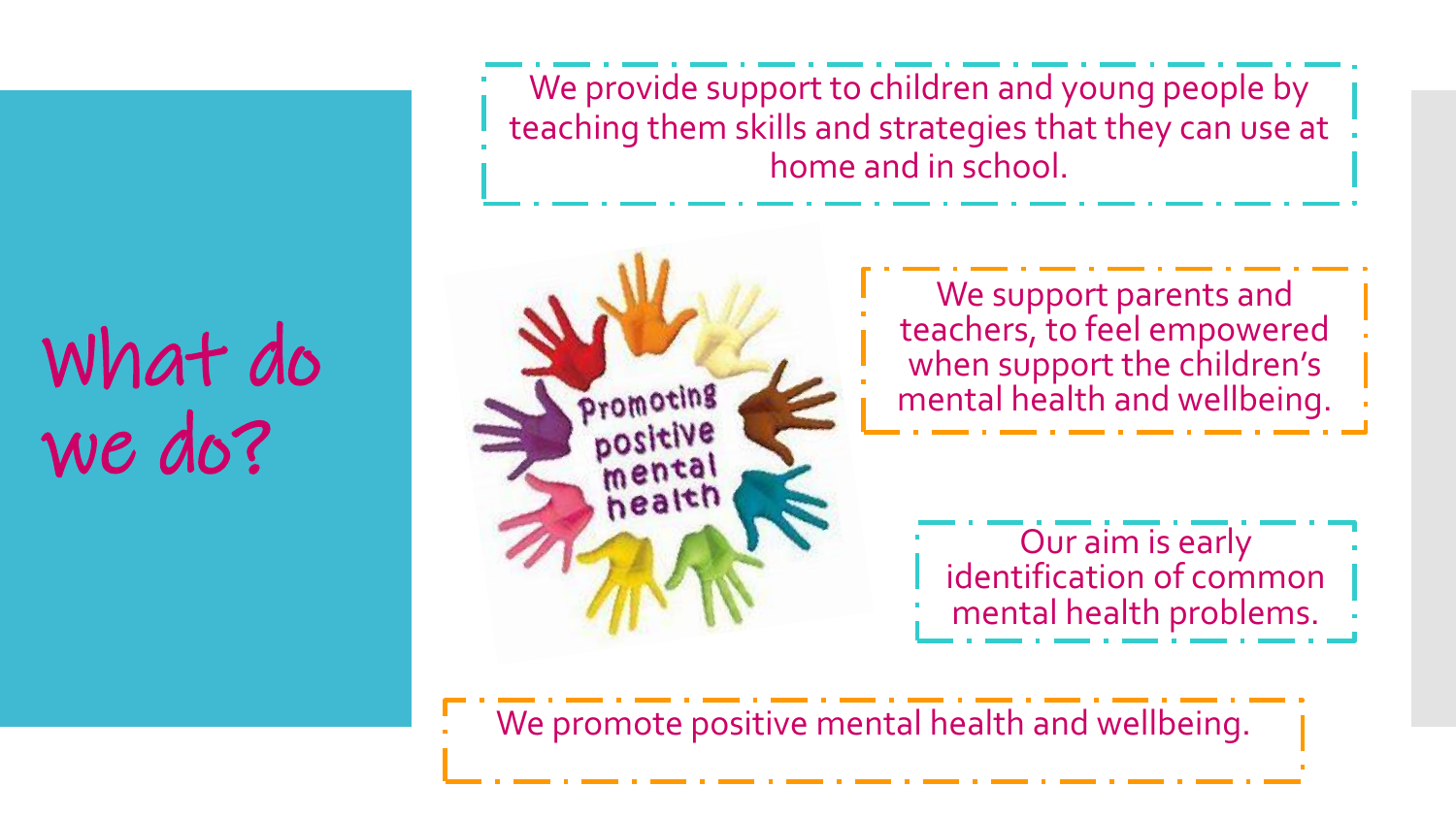What is mental health?

- •Mental health includes our emotional, psychological and social well-being.
- •It affects how we think, feel, and act.
- •It also helps determine how we handle stress, relate to others, and make choices.
- •Mental health is important at every stage of life, from childhood and adolescence through adulthood.



From mentalhealth.gov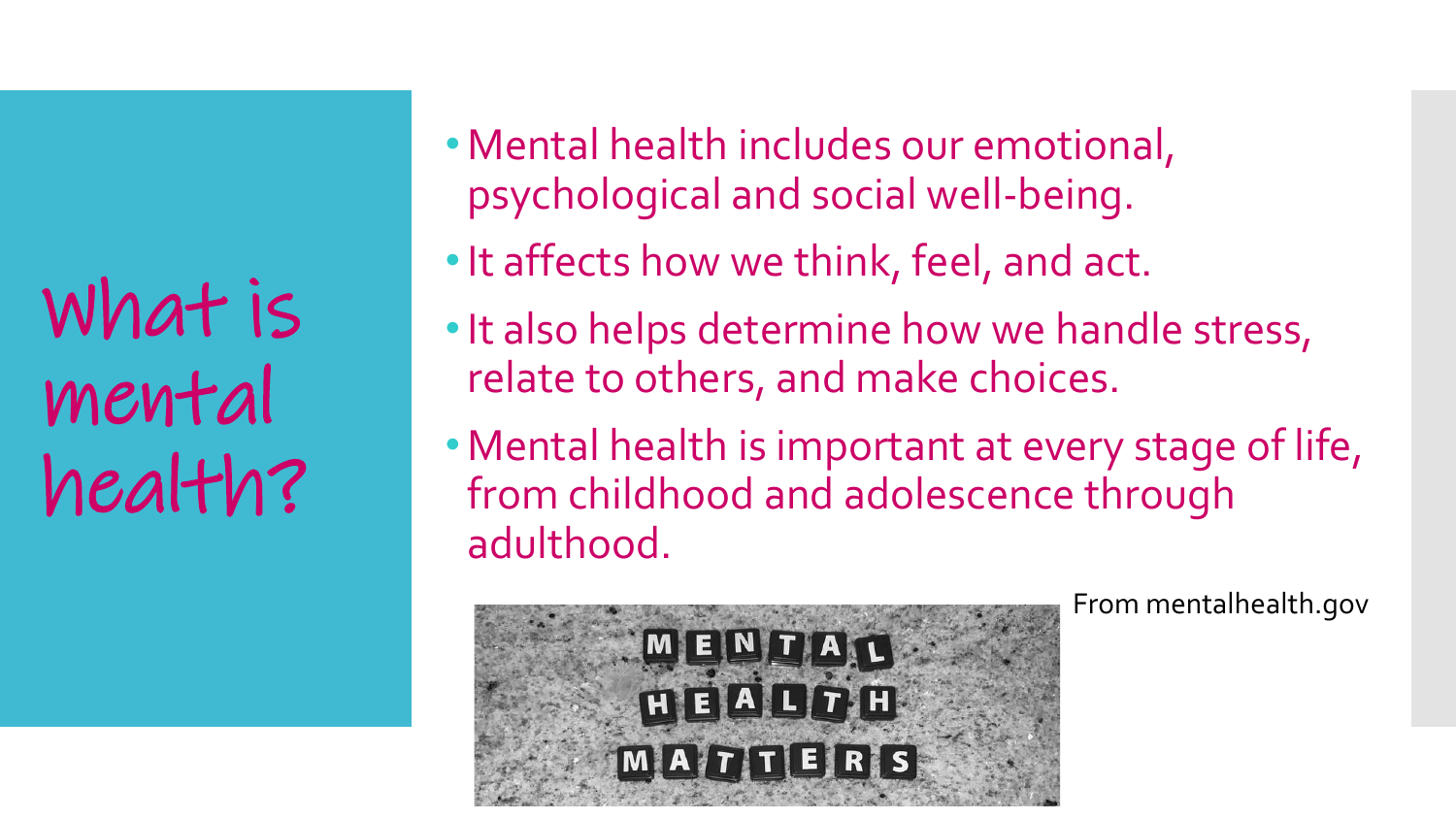What support do we provide?

- Worry management
- Anxiety
- Simple phobias
- Thought challenging
- Panic management
- Sleep hygiene
- Low Mood
- Problem solving

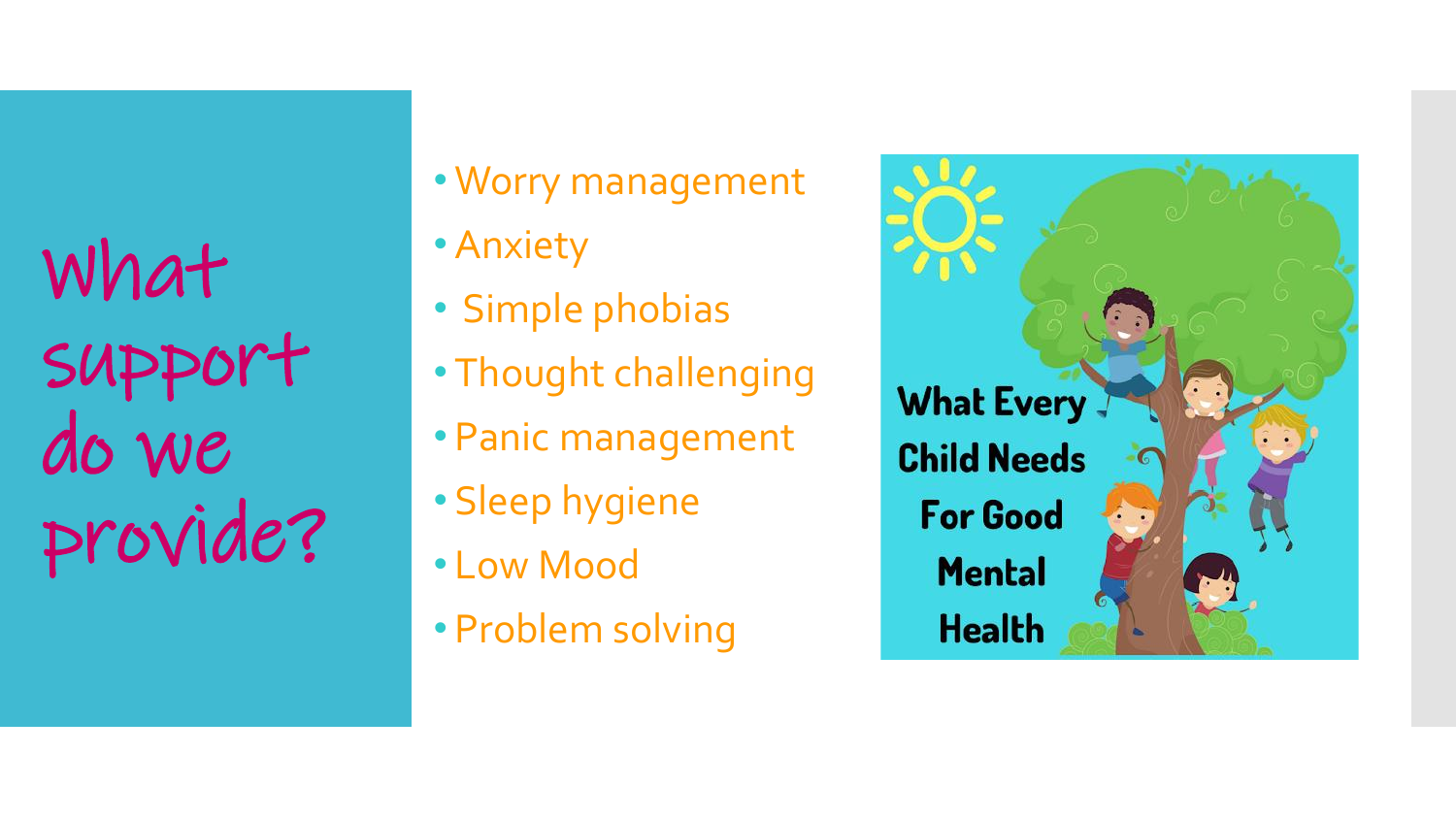How do we do this?

- We provide the children with 1:1 or group support.
- The support is short-term.
- . Each session is up to 45 minutes.
- There are tasks for the children to do outside the sessions. This is also known as self-guided support
- We use evidence-based methods,
	- such as cognitive behavioural
	- therapy.